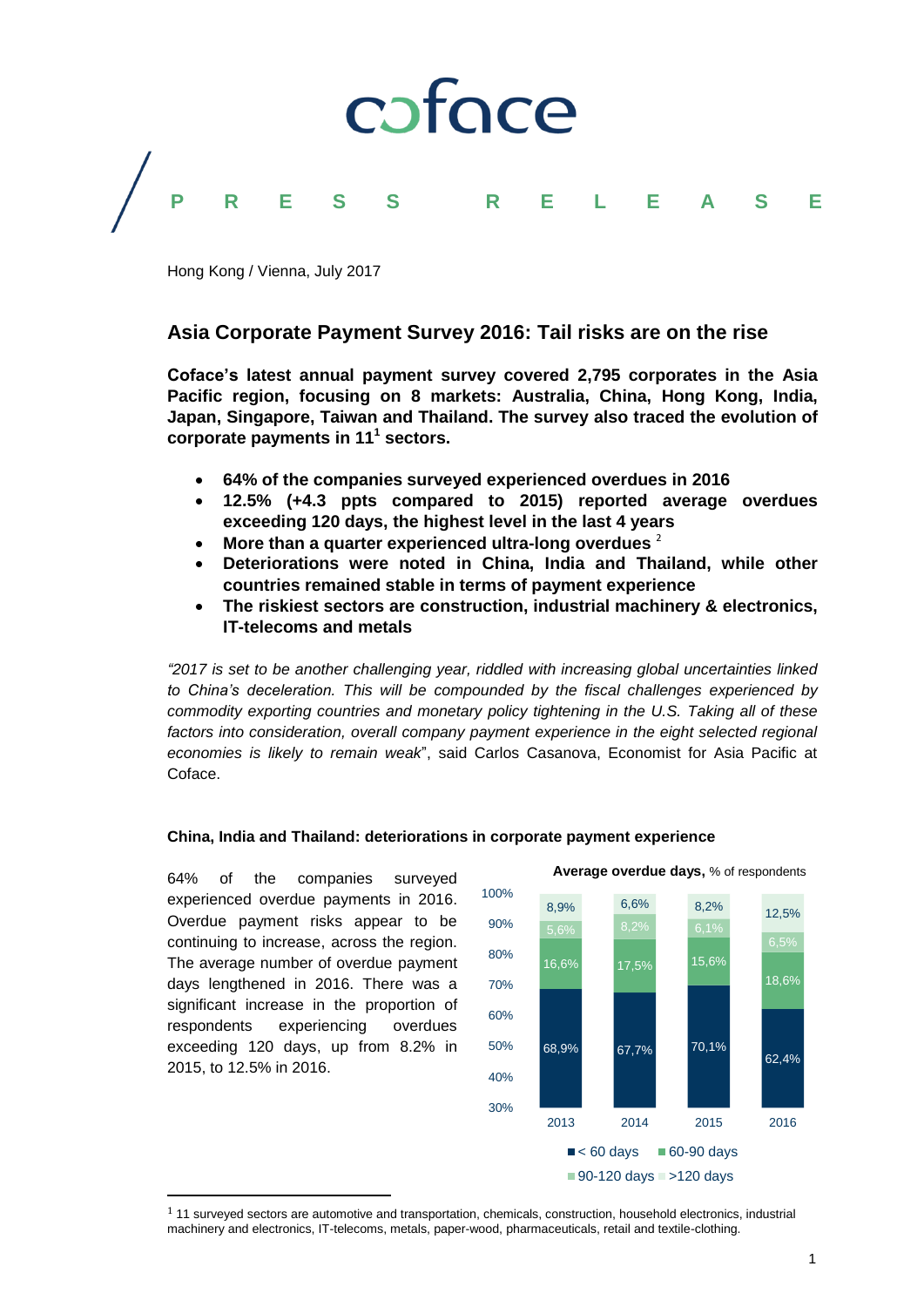

46,5% 46,6% 54,6% 49,1% 23,9% 28,5% 21,2% 25,2% 12,5% 14,6% 12,5% 14,3%  $10,1$ 6,8% 6,6% 6,1% 7,0% 3,4% 5,1% 5,4% 30% 40% 50% 60% 70% 80% 90% 100% 2013 2014 2015 2016  $\blacksquare$ <0.5% 0.5-2%  $\blacksquare$ 0.5-2% 0.5-10% 5-10%  $\blacktriangleright$ 10%  $\blacktriangleright$ More than 2% (rhs) % of respondents

**Overdue amounts as % of annual turnover**,

<span id="page-1-0"></span>In 2016, a greater number of respondents (25.8%, vs. 24.2% in 2015) suffered from ultra-long overdue amounts that exceeded 2% of their total annual turnover<sup>2</sup>. On a more granular level, the data reveals that the situation has been steadily worsening, in terms of companies with ultra-long overdue amounts equivalent to, or exceeding 10% of their total annual turnover. This percentage has risen up from 3.4% in 2014 and 5.1% in 2015, to 5.4% in 2016, resulting in significantly reduced cash flows for companies.

While the situation deteriorated across the region, some geographical differences were apparent. The most noticeable increase in non-payment risks was noted in China, followed by Thailand and India. More companies in Australia (14%) and Japan (9%) reported ultra-long overdue amounts exceeding 2% of their annual turnover - but these still represent a relatively low level. Improvements were observed in Singapore and Hong Kong, while Taiwan remained stable.

## **Overdue issues intensifying in half of the analysed sectors**

**Construction** remained the riskiest APAC sector in 2016. The percentage of respondents registering ultra-long overdues exceeding 2% of annual turnover, at 33%, was the highest amongst all sectors in Coface's survey. Headwinds originating from the economic slowdown in China, combined with uncertainties surrounding monetary and fiscal policies in the U.S., are likely to weigh on the region's economic outlook. This is dampening confidence for both private investment and consumer home purchases. In addition, household debt remains high in some APAC economies (such as Australia, Thailand, Singapore, Malaysia and South Korea). This could reduce the capacity for home purchases, especially if interest rates increase on par with the U.S. Fed. Public infrastructure investments in some regions will help to cushion the construction sector against a steeper decline in 2017.

Closely following construction, **industrial machinery & electronics** was the next most vulnerable sector in 2016. However, the percentage of respondents registering ultra-long overdues exceeding 2% of annual turnover remained high in 2016 (32%). This point to fat tail risks for industrial machinery & electronics, with 2017 likely to be another difficult year for the sector. Pro-cyclical factors point towards dormant demand for the remainder of the year, due to a deceleration of activity in China and weaker capital spending in APAC. Signs of saturation

l  $^2$  According to Coface's experience, roughly 80% of ultra-long overdues will not be paid at all. When over 2% of total annual turnover is tied up in ultra-long overdues, a company may encounter cash-flow shortfalls if non-payment risks materialize, leading to tighter liquidity and financial difficulties.